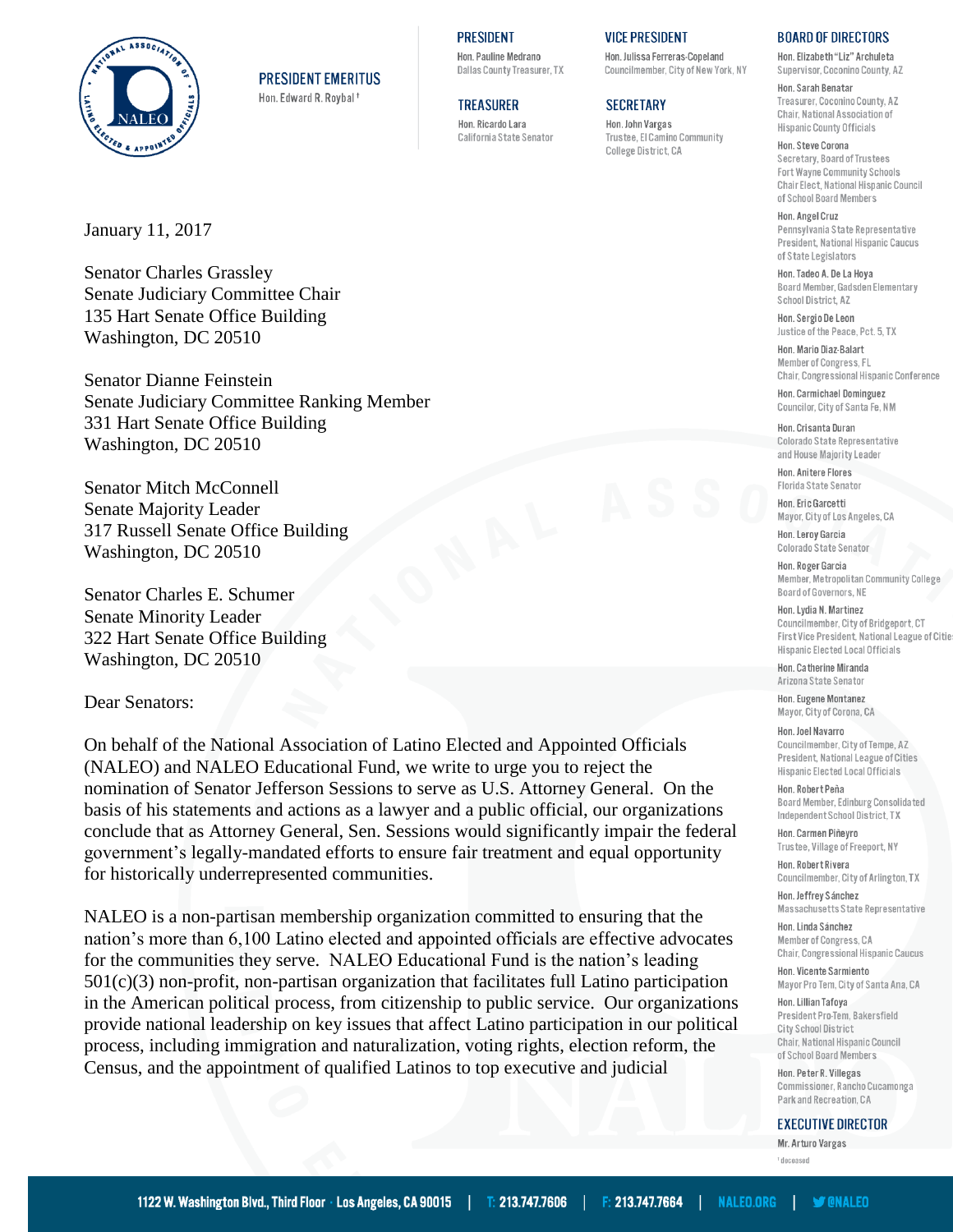Senate Judiciary Committee January 11, 2017 Page 2

positions. Our Board members and constituency include Republicans, Democrats and Independents.

# I. Enforcement of Civil Rights Protections

Among the many important duties of the U.S. Attorney General, two that are of heightened concern to our organizations are oversight of the Civil Rights Division's enforcement of nondiscrimination protections, and of the Executive Office for Immigration Review (EOIR). The Attorney General has significant discretion to define priorities for U.S. Attorneys and Department of Justice (DOJ) staff who ensure adherence to the Voting Rights Act (VRA), the Civil Rights Act, and other statutory guarantees of equal protection. These laws give federal legal officers authority to challenge discrimination which they have used over the past 50 years to greatly increase the opportunities available to members of racial, ethnic, and linguistic minority groups. For example, according to the Census Bureau, just 37.5% of Hispanic adults voted in the 1972 Presidential election, the last to take place before Congress added protections for Latino voters to the VRA in 1975. In subsequent years, Latino voter turnout has been on an upward trajectory, reaching 49.9% of eligible voters in the 2008 Presidential election, and potentially higher in November 2016.

The Attorney General also exercises broad discretion over the immigration court system, and possesses extraordinary authority to choose and advise immigration judges, and even overrule their decisions. EOIR decides the fate of hundreds of thousands of individuals each year. It also administers programs of critical importance to immigrants and their families, such as the Legal Orientation Program that helps people who cannot afford an immigration lawyer understand the adjudication process. The Attorney General leads the DOJ in enforcing recent Supreme Court decisions which have set forth limits on states' and localities' involvement in immigration enforcement, and in advising law enforcement agencies at all levels of government on the extent of their authority and obligations under federal immigration laws. In exercising these powers, the Attorney General deeply affects the lives and livelihoods of many immigrants and their American families and home communities.

Sen. Sessions' actions and votes over the course of his career in public service indicate that as Attorney General, he would direct the DOJ to act in ways that threaten the progress Latinos have achieved toward equality in the electoral arena and full civic participation. Sen. Sessions has expressed skepticism of the vigorous enforcement of federal anti-discrimination laws. He lauded the Supreme Court's 2013 VRA-weakening decision in *Shelby County v. Holder* as "good news," though it has paved the way for adoption of voting law changes that have thus far impaired more than one million eligible Latino voters' access to the ballot. Sen. Sessions commented that he did not "think in Shelby County, Alabama, anyone is being denied the right to vote because of the color of their skin." Senator Sessions made these comments even though the DOJ found that two municipalities in the County had enacted annexations and redistricting plans which diminished African Americans' electoral influence within the decade immediately preceding the *Shelby* case.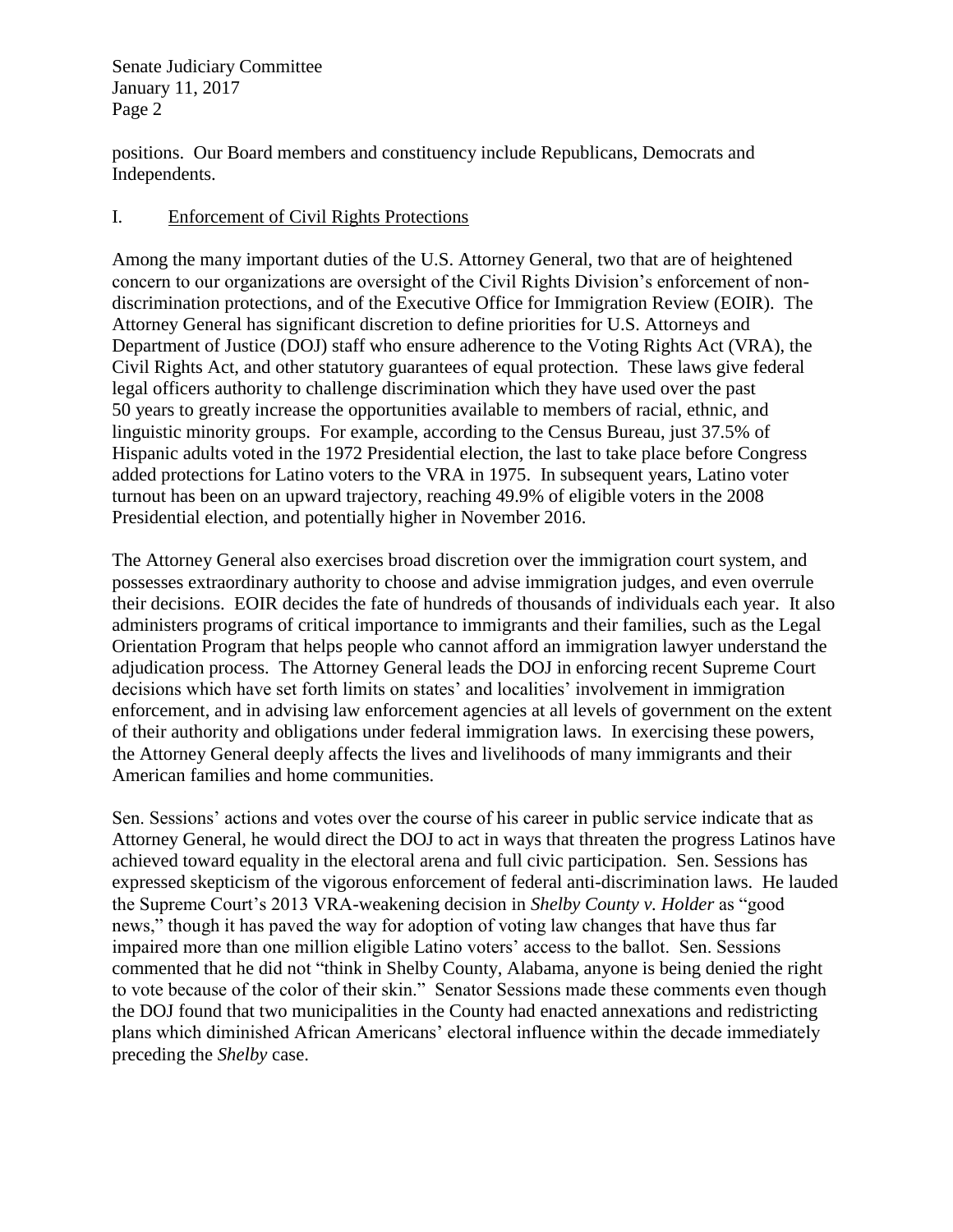Senate Judiciary Committee January 11, 2017 Page 3

Sen. Sessions has opposed and voted against legislation to expand protections of equal treatment of women, LGBT individuals, and people with disabilities. He also championed legislation that would have prohibited government from providing services in languages other than English, and the Department of Housing and Urban Development from using federal funds to enforce affirmative fair housing protections.

It is particularly troubling that Sen. Sessions is alleged to have personally perpetrated and expressed tolerance for discriminatory behavior toward groups of Americans on the basis of their race, ethnicity, and religion. In sum, if confirmed, he is likely to prevent DOJ employees from faithfully performing their crucial duty to challenge and eliminate racial, ethnic, and other unjust disparities that continue to impede Latinos and other underrepresented communities from making invaluable contributions to our nation's prosperity and security.

# II. Immigration Policy

Sen. Sessions' actions and statements concerning immigration policy belie a hostility toward many members of the Latino community in the United States that is unacceptable to our organizations, and that should counsel strongly against his confirmation to oversee important aspects of our justice system. Sen. Sessions advocates reduction in both authorized and unauthorized immigration, and has embraced anti-immigration organizations grounded in white nationalist beliefs. He opposes recognition of the American citizenship of every person born in our country, even though the Constitution has been understood for more than 150 years to grant equal protection and citizenship to all who are native-born. He has voted against the Dream Act and comprehensive immigration reform efforts undertaken during the George W. Bush and Obama Administrations.

Senator Session has displayed particular antipathy toward Latino immigrants, making public statements such as, "Fundamentally, almost no one coming from the Dominican Republic to the United States is coming because they have a skill that would benefit us and that would indicate their likely success in our society." Sen. Sessions' record of broad opposition to immigrants' presence ignores the immense benefits that immigration brings to our nation, and minimizes the potential negative consequences of reducing legal immigration or ineffectively toughening enforcement.

Over the course of our nation's history, Latinos have made enormous progress toward equal participation and representation in government, and yet systemic inequity endures. As our population and electorate have become more diverse, some policymakers have responded by adopting new voting restrictions that disproportionately impair underrepresented voters' access to the ballot. As it has become increasingly apparent that our immigration policies are both central to our success as a nation and ill-equipped to meet contemporary needs, some have championed draconian, punitive approaches that would imperil our identity as a country that welcomes immigrants who are committed to our values and prepared to work hard for personal success and for the advancement of the United States. We cannot afford for our premier law enforcement agency to be led by an Attorney General who will refuse to use its power to further equality, and to advocate fair immigration policies that balance and serve the best interests of all